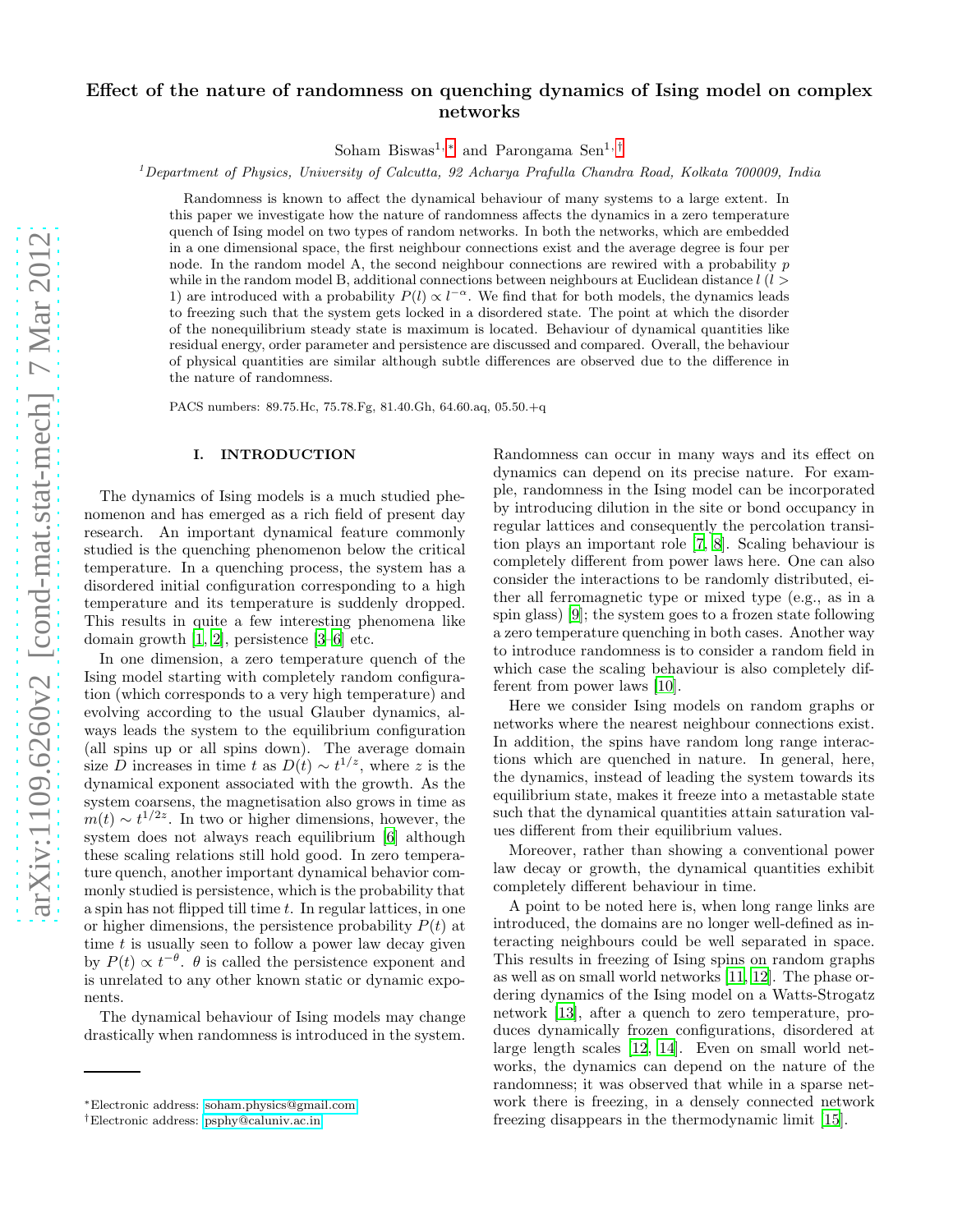In this paper, we investigate the dynamical behaviour of an Ising system on two different networks following a zero temperature quench. In these two networks, both of which are sparsely connected, the nature of randomness is subtly different and we study whether this difference has any effect on the dynamics. Both these networks are embedded in a one dimensional lattice and the nearest neighbour connections always exist and the nodes have degree four on an average. They differ as in one of the networks, the random long range interactions have a spatial dependence. It may be mentioned here that quenching dynamics on such Euclidean networks has not been considered earlier to the best of our knowledge.

It is also quite well known that many dynamical social phenomena can be appropriately mapped to dynamics of spin systems. At the same time, social systems have been shown to behave like complex networks (having small world and/or scale free features etc.). So the present study may be particularly interesting in the context of studying social phenomena described by Ising-type models.

In section II we have described the two different networks which we call random model A (RMA) and random model B (RMB). In Section III we have given a list of the quantities calculated. In section IV and V we have discussed the detailed dynamical behaviour of Ising spin systems on random model A and random model B respectively. The comparison of the results of the quenching dynamics between the two models are discussed in section VI. In addition, a qualitative analysis of the quenching dynamics is also presented. Summary and concluding statements are made in the last section.

## II. DESCRIPTION OF THE NETWORK MODELS

The two network models under consideration were introduced in reference [\[16](#page-8-13)]. The random model A (RMA) is in fact very similar to the Watts-Strogatz network [\[13\]](#page-8-10). Here initially a spin is connected to its four nearest neighbours and then only the second nearest neighbour links are rewired with probability  $p$  (Fig. [1\)](#page-1-0). In the RMB, each spin is connected to its two nearest neighbour and then two extra bonds (on an average) are attached randomly to each spin. The extra bonds are attached to spins located at a distance  $l > 1$  with probability  $P(l) \propto l^{-\alpha}$ (Fig. [1\)](#page-1-0). We keep the first neigbours intact in both cases to ensure that the networks are connected. Average degree per node is four in both the networks. The dynamical evolution is considered on the static networks after the process of rewiring/addition of links is completed.

The general form of the Hamiltonian in a one dimensional Ising spin system for RMA and RMB can be written as

$$
H = -\sum_{i < j} J_{ij} S_i S_j,\tag{1}
$$



<span id="page-1-0"></span>FIG. 1: (Color online) Schematic diagram for different network models. Average degree is  $2K = 4$  in each network. In the regular network both the first and second nearest neighbours are present. In random model A only second neighbours are rewired with probability p. In random model B first nearest neighbours are always linked while other nodes are linked with the probability  $l^{-\alpha}$  with  $l \geq 2$ .

where  $S_i = \pm 1$  and  $J_{ij} = J$  when sites i and j are connected and zero otherwise. (We take  $J = 1$  in this paper.) The ground state (minimum energy state at zero temperature) of the Ising spin system in both RMA and RMB is a state with all spins up or all spins down.

RMA is a variant of WS model with identical static properties. It is regular for  $p = 0$ , random for  $p = 1$ , and for any  $p > 0$ , the nature of RMA is small world like [\[13,](#page-8-10) [16\]](#page-8-13). Euclidean models of RMB type have been studied in a few earlier works [\[16](#page-8-13)[–18\]](#page-8-14). While it is more or less agreed that for  $\alpha \leq 1$ , the network is random and for  $\alpha > 2$ , it behaves as a regular network, the nature of the network for intermediate values of  $\alpha$  is not very well understood. According to the earlier studies [\[16](#page-8-13)– [18\]](#page-8-14), it may either have a small world characteristic or behave like a finite dimensional lattice. In the present work, we assume that RMB has random nature for  $\alpha < 1$ and for  $1 < \alpha < 2$ , it is small world like (at least for the system sizes considered here) following the results of [\[16\]](#page-8-13), which is based on exact numerical evaluation of shortest distance and clustering coefficients. This is also because the Euclidean model considered in [\[16](#page-8-13)] is exactly identical to RMB with average degree four, while the average degree of the Euclidean models considered in the other earlier studies is not necessarily equal to four.

In case of RMA, the network is regular and random for only two extreme values  $p = 0$  and  $p = 1$  respectively, whereas for RMB, the random and regular behaviour of the network are observed over an extended region. The regular network corresponding to these two models is the one dimensional Ising spin system with nearest neighbour and next nearest neighbour interactions. We have studied the zero temperature quenching dynamics for this model also, and the results for the dynamics are identical to that of the nearest neighbour Ising spin model.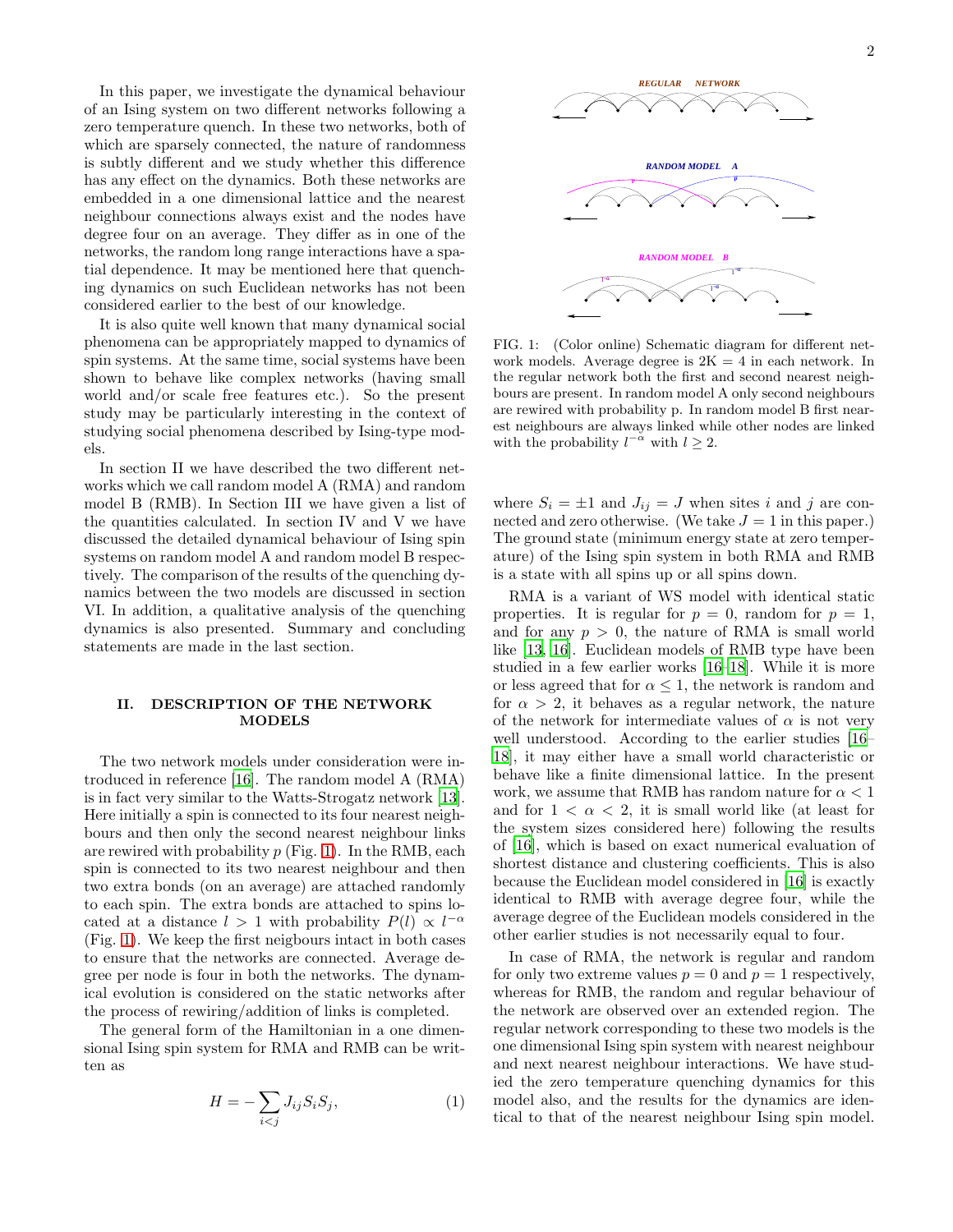So it will be interesting to note how the dynamics is affected by the introduction of randomness in the Ising spin system and also how the difference in the nature of randomness of the two models RMA and RMB shows up in the dynamics.

In the simulations, single spin flip Glauber dynamics is used in both cases, the spins are oriented randomly in the initial state. We have taken one dimensional lattices of size L with  $100 \leq L \leq 1500$  to study the dynamics. The results are averaged over (a) different initial configurations and (b) different network configurations. For each system size the number of networks considered is fifty and for each network the number of initial configuration is also fifty. Periodic boundary condition has been used.

## III. QUANTITIES CALCULATED

We have estimated the following quantities in the present work.

- 1. Magnetisation  $m(t)$ : For a Ising spin system with regular connections and having only the ferromagnetic interaction, the order parameter is usually the magnetisation,  $m = \frac{\sum_i S_i}{L}$  $\frac{L}{L}$ . L is the size of the system. Magnetisation can be considered as the order parameter, even when the connections are random. We have calculated the growth of magnetisation with time and also the variation of the saturation value of the magnetisation,  $m_{sat}$ , with  $p$ and  $\alpha$  for RMA and RMB respectively.
- 2. Persistence probability  $P(t)$ : As already mentioned, this is the probability that a spin does not flip till time  $t$ .
- 3. Energy  $E(t)$ : In these networks, domain wall measurement is not very significant, as domains are illdefined. The presence of domain walls in regular lattices causes an energy cost [\[14\]](#page-8-11). So instead of the number of domain walls, the appropriate measure for disorder is the residual energy per spin  $\varepsilon = E - E_0 = E + 4$ , where  $E_0 = -4$  is the known ground state energy per spin and  $E$  is the energy of the dynamically evolving state. In fact, the magnetisation is not a good measure of the disorder either, since even when the energy is close to the ground state, magnetisation may be very close to zero (this is also true for the models without randomness). So residual energy measurement is the best way to find out whether the system has reached the equilibrium ground state or it is stuck in a higher energy nonequilibrium steady state. We have measured the decay of residual energy  $\varepsilon$  with time and the variation of its saturation value,  $\varepsilon_{sat}$ , with  $p$  and  $\alpha$  for RMA and RMB respectively.
- 4. Freezing probability: The probability with which any configuration freezes, i.e., does not reach the

ground state (the state with magnetisation  $m = 1$ ) or the state with zero residual energy) is defined as the freezing probability.

5. Saturation time : It is the time taken by the system to reach the steady state. It has been observed in some earlier studies [\[19\]](#page-8-15) that it also shows a scaling behaviour with the system size with the dynamical exponent z. This in fact provides an alternative method to estimate z when straight forward methods fail.

Both magntisation and energy are regarded as dimensionless quantities ( $\epsilon$  and E scaled by J) in this paper.

## IV. DETAILED RESULTS OF QUENCHING DYNAMICS ON RMA

The results of a zero temperature quench for the Ising model on the RMA are presented in this section. Starting from a initial random configuration following a quench to zero temperature the system cannot reach the ground state (the state with zero residual energy) always for any  $p \neq 0$ . The magnetization, energy, persistence all attain a saturation value in time. The saturation values of all the quantities show nonmonotonic behaviour as a function of p.

Figure [2](#page-2-0) shows the decay of residual energy per spin and the growth of magnetisation with time for different values of the rewiring probability.



<span id="page-2-0"></span>FIG. 2: (Color online) Decay of residual energy per spin and the growth of magnetisation with time for RMA for different probabilities.

It is to be noted that the dynamic quantities do not show any obvious power law behaviour beyond a few time steps. For small  $p$ , there is apparently a power law behaviour for a larger range of time which we believe is the effect of the  $p = 0$  point where such a scaling definitely exists.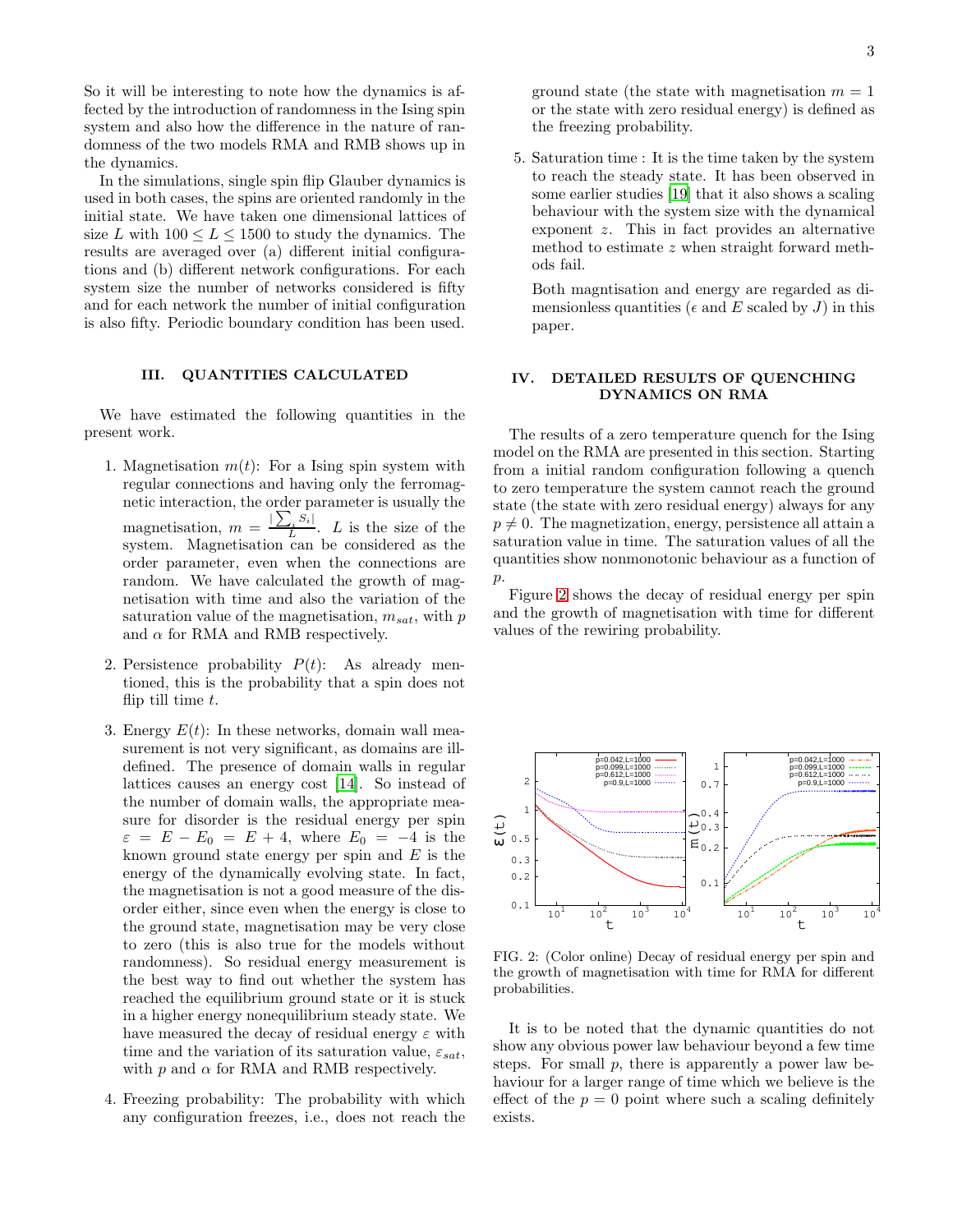The saturation value of the residual energy per spin  $\varepsilon_{sat}$  increases with the rewiring probability p (for small  $p$ ), reaches a maximum for an intermediate value of  $p$  $(p < 1)$  and then decreases again. This implies that the disorder of the spin system is maximum for a non trivial value of  $p = p_{maxdis}$ , which can be termed as the point of maximum disorder. The saturation value of magnetization on the other hand decreases for small p and takes its minimum value for another intermediate value of  $p (p < 1)$ , and then increases again (Fig. [3\)](#page-3-0).



<span id="page-3-0"></span>FIG. 3: (Color online) Saturation value of residual energy per spin  $\varepsilon_{sat}$  and the saturation value of magnetisation  $m_{sat}$  is plotted with the probability of rewiring p for Random Model A.

 $p_{maxdis}$  increases with the system size L for small L and then appears to saturate for larger system sizes. The value of the residual energy at  $p_{maxdis}$  also increases with the system size (Fig. [4\)](#page-3-1). This establishes the existence of the point of maximum disorder at an intermediate value of  $p \ (\bar{p} \simeq 0.62)$  even in the thermodynamic limit.



<span id="page-3-1"></span>FIG. 4: (Color online) Rewiring probability at the point of maximum disorder is plotted with the system size. Inset shows the increase of residual energy at the point of maximum disorder with the increment of the system size.

Magnetisation reaches a minimum at a value of  $p$  which is less than  $p_{maxdis}$ . This implies that there exists a region where both magnetisation and energy increase as p increases. This is also apparent from Fig [3.](#page-3-0) The physical phenomena responsible for this intriguing feature is conjectured and discussed in detail in sec VI B.

The saturation time decreases very fast with the rewiring probability p for small p and remains almost constant as  $p$  increases (Fig. [5\)](#page-3-2). It is known that for  $p = 0$  the saturation time varies as  $L^2$ , here it appears that for any  $p > 0$ , there is no noticeable size dependence.

For RMA, the freezing probability is almost unity for small p. However, when the disorder is increased beyond  $p \approx 0.5$ , the freezing probability shows a rapid decrease (Fig: [5,](#page-3-2) inset). In one dimension, we checked that the freezing probability is zero for the regular network  $(p = 0)$ , but here we find that even for very small values of p, the freezing probability is unity. So there is a discontinuty in the freezing probability at  $p = 0$ . This also supports the fact that any finite  $p$  can make the dynamics different from a conventional coarsening process.



<span id="page-3-2"></span>FIG. 5: (Color online) Time of saturation with the probability of rewiring is plotted for two different sizes for Random Model A. Inset shows the variation of freezing probability with the probability of rewiring for RMA.

An interesting observation may be made about the behaviour of the saturation value of the residual energy in the region  $p < 0.5$ . If one allows p to decrease from 0.5 to 0, the saturation value of the residual energy also decreases although the freezing probability is unity in the entire region. This implies that in this range of the parameter, although the system does not reach the real ground state in any realisation of the network (or initial configuration), such that  $\epsilon \neq 0$  in each case, the system has a tendency to approach the the actual ground state monotonically with  $p$  for  $p < 0.5$  (Fig. [3\)](#page-3-0).

The persistence probability follows a stretched exponential behaviour with time for any non zero  $p$ , fitting quite well to the form

$$
P(t) - P_{sat} \simeq a \exp(-bt^c). \tag{2}
$$

The saturation value of the persistence is  $P_{sat}$ , and it does not depend on the system size.  $P_{sat}$  changes with the rewiring probability  $p$  and there also exists an intermediate value of  $p$  where the value of  $P_{sat}$  is maximum. b and c vary nonmonotonically with  $p$  (Fig. [6\)](#page-4-0).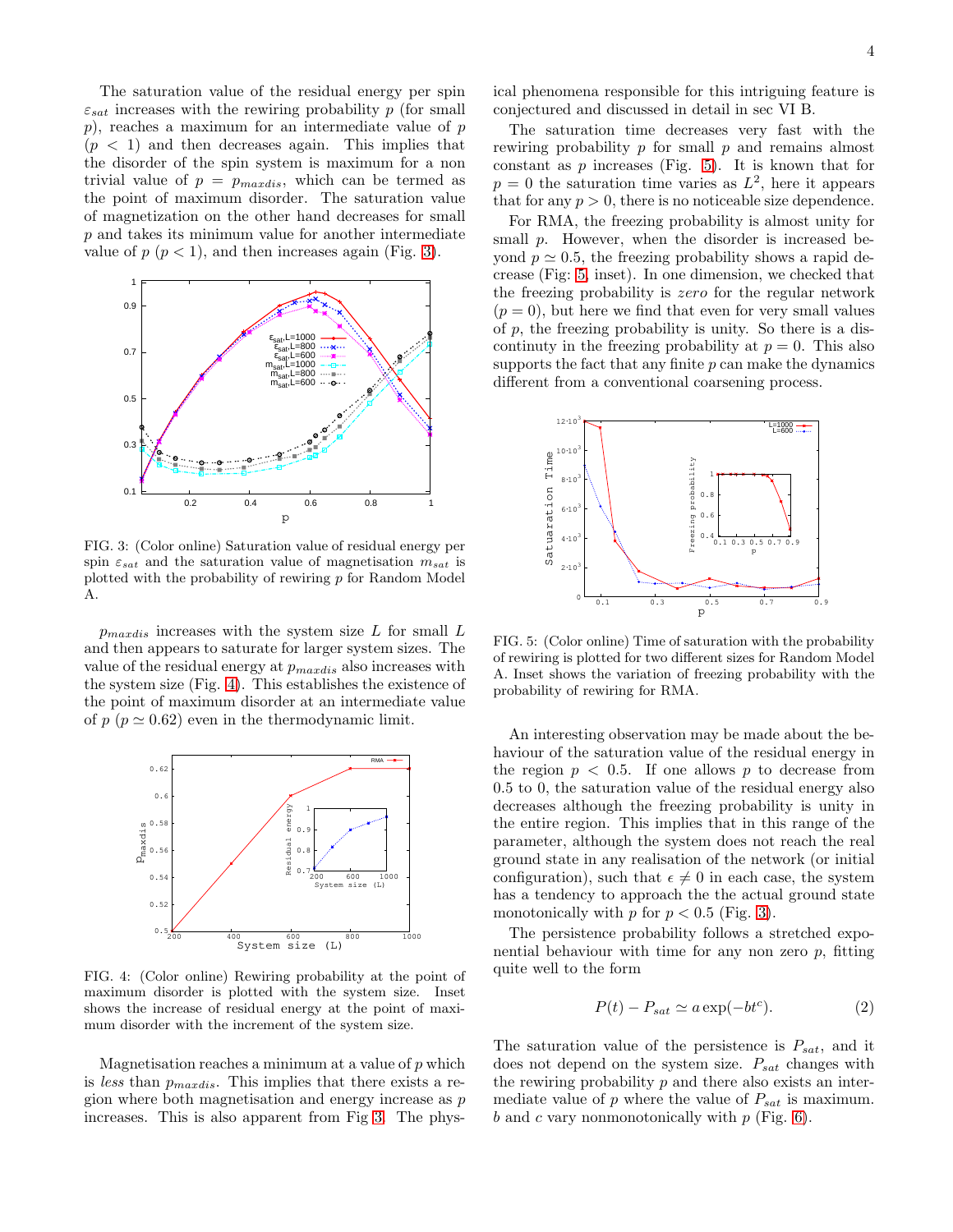

<span id="page-4-0"></span>FIG. 6: (Color online) Decay of  $P(t) - P_{sat}$  with time t alongwith the stretched exponential function found to fit its form are shown. The inset in the bottom left shows the variation of the saturation value of persistence  $P_{sat}$  with p. The other inset on the top right shows the variation of  $b$  and  $c$  with  $p$ .

## V. DETAILED RESULTS OF QUENCHING DYNAMICS ON RMB

In this section we will present the results of the zero temperature quenching dynamics of Ising model on RMB. Here also the system does not reach the ground state always for any finite value of  $\alpha$ . The magnetization, energy, persistence all attain a saturation value in time as in RMA. Figure [7](#page-4-1) shows the decay of residual energy per spin and the growth of magnetisation with time for different values of  $\alpha$ . It is to be noted that the dynamical quantities do not show any obvious power law behaviour also for RMB.



<span id="page-4-1"></span>FIG. 7: (Color online) Decay of residual energy per spin and the growth of magnetisation with time for RMB for different probabilities.

The saturation values of all the quantities show nonmonotonic behaviour as a function of  $\alpha$ . The saturation

value of residual energy per spin  $\varepsilon_{sat}$  increases with  $\alpha$ for small  $\alpha$ , reaches a maximum for a finite value of  $\alpha$ and then decreases again. This implies that for the RMB also, the disorder of the spin system is maximum for a finite value of  $\alpha$ , which is the point of maximum disorder here. On the other hand, the saturation value of the magnetization decreases for small  $\alpha$  and takes its minimum value for another finite value of  $\alpha$  and then slowly increases (Fig. [8\)](#page-4-2).



<span id="page-4-2"></span>FIG. 8: (Color online) Saturation value of residual energy per spin  $\varepsilon_{sat}$  and the saturation value of magnetisation  $m_{sat}$ is plotted with  $\alpha$  for Random Model B.

The value of  $\alpha = \alpha_{maxdis}$ , at which the maximum disorder occurs, decreases with the system size L for small L and then saturates for larger system sizes. The value of the residual energy at  $\alpha_{maxdis}$  also increases with the system size (Fig. [9\)](#page-4-3). This establishes the existence of the point of maximum disorder, for the RMB, at a finite value of  $\alpha$  ( $\alpha \simeq 1.2$ ) even in the thermodynamic limit. Similar to the RMA, here is a region beyond  $\alpha = 1.2$ where the energy and the magnetisation both decrease, until the magnetisation starts growing again. As already mentioned, this issue is addressed in sec. IV B.



<span id="page-4-3"></span>FIG. 9: (Color online) The value of  $\alpha$  at the point of maximum disorder is plotted with the system size. Inset shows the increase of residual energy at the point of maximum disorder with the increment of the system size.

Saturation time for RMB in the random network in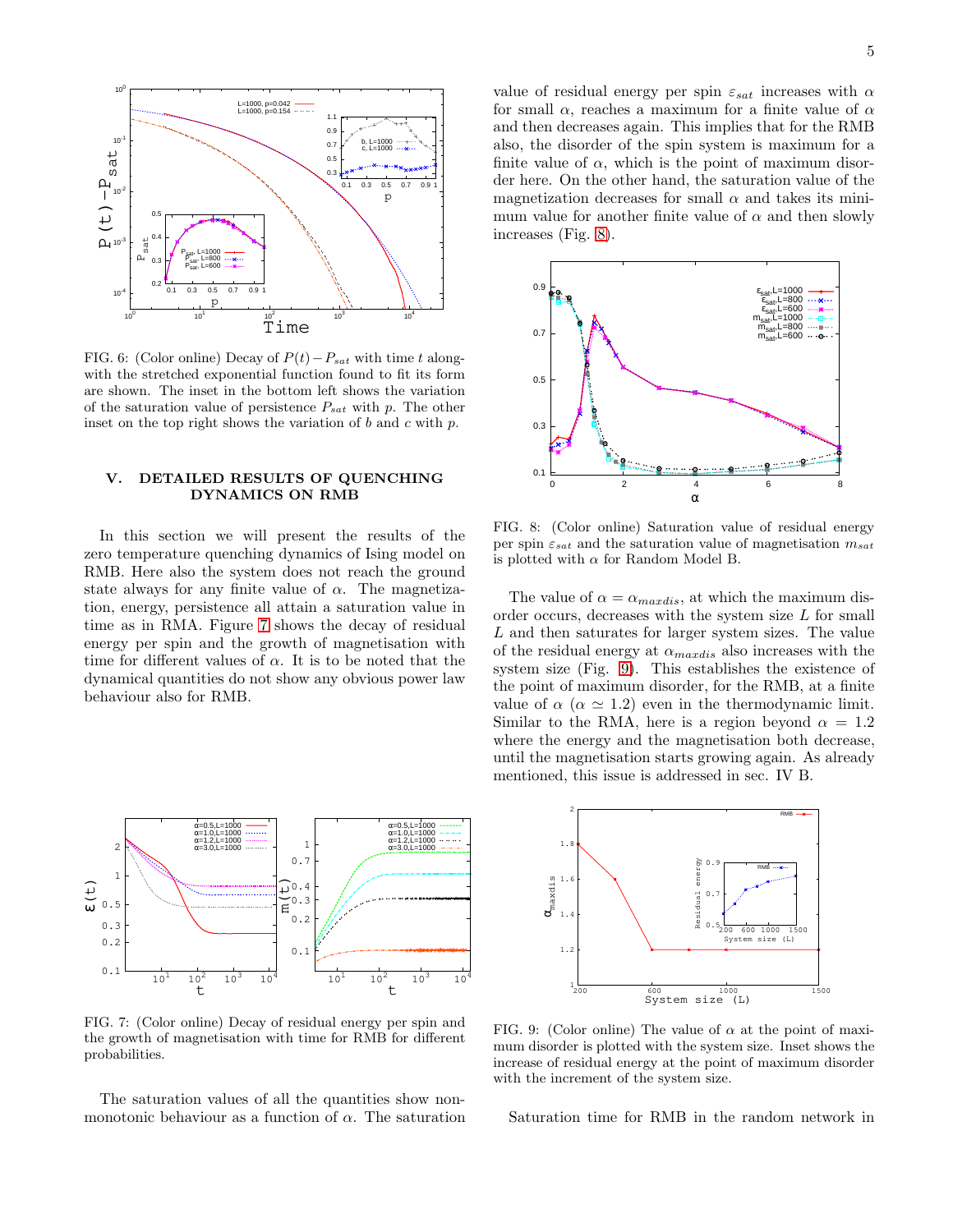the region  $0 \leq \alpha < 1$  shows too large fluctuations to let one conclude whether it is a constant in this region or has a variation with  $\alpha$ . Beyond  $\alpha = 1$  and upto  $\alpha = 3.0$ , it is almost independent of  $\alpha$ . For  $\alpha > 3$  the saturation time increases with  $\alpha$ . There is no remarkable finite size effect in the saturation time for the RMB for any finite value of  $\alpha$ . The saturation time varies as  $L^2$  for a regular lattice corresponding to  $\alpha \to \infty$ , here it appears that for any finite  $\alpha$ , however large, there is no remarkable size dependence.

The freezing probability is small for  $\alpha = 0 \ (\simeq 0.2)$  and increases rapidly with  $\alpha$  for small  $\alpha$ . Freezing probability becomes almost unity beyond  $\alpha \simeq 1.2$  and remains the same for large  $\alpha$ . It seems that for any finite  $\alpha > 1.2$ freezing probability remains unity and it will be zero only at  $\alpha \to \infty$  (Fig. [10\)](#page-5-0), as in one dimension, the freezing probability is zero for the regular network. So for RMB there is a discontinuity of freezing probability at  $\alpha = \infty$ which corresponds to the  $p = 0$  point of RMA.



<span id="page-5-0"></span>FIG. 10: (Color online) Time of saturation with the value of  $\alpha$  is plotted for two different sizes for Random Model B. Inset shows the variation of freezing probability with  $\alpha$  for RMB.

Beyond  $\alpha \simeq 1.2$ , the energy decreases with  $\alpha$  though the freezing probability remains unity. This implies that although the system definitely reaches a frozen state, it approaches the real ground state monotonically as  $\alpha \rightarrow$  $∞$  (Fig. [8\)](#page-4-2).

The above results indicate that, though for  $\alpha > 2$  the network behaves as a regular one, dynamically the network is regular only at its extreme value  $\alpha \to \infty$ .

We find that the persistence probability follows roughly a stretched exponential form with time (given by equation (2)) for any finite  $\alpha$ . The saturation value of the persistence,  $P_{sat}$ , does not depend on the system size.  $P_{sat}$  changes with  $\alpha$  and there exists an intermediate value of  $\alpha$  where the value of  $P_{sat}$  is maximum. For RMB also b and c vary nonmonotonically with  $\alpha$  (Fig. [11\)](#page-5-1).



<span id="page-5-1"></span>FIG. 11: (Color online) Decay of  $P(t) - P_{sat}$  with time t along with the stretched exponential function found to fit it approximately are shown. The inset in the top right shows the variation of the saturation value of persistence  $P_{sat}$  with  $\alpha$ . The other inset on the bottom left shows the variation of b and c with  $\alpha$ .

#### VI. DISCUSSIONS ON THE RESULTS

#### A. Comparison of the results for RMA and RMB

In the last two sections the results of a quench at zero temperature for the Ising model on RMA and RMB have been presented separately. In this subsection we will compare the results to understand how the difference in the nature of randomness affects the dynamics of Ising spin system.

The gross features of the results are similar: in both models we have a freezing effect which makes the system get stuck in a higher energy state compared to the static equilibrium state in which all spins are parallel. No power law scaling behaviour with time is observed in the dynamic quantities in either model. There exists a point in the parameter space where the deviation from the static ground state is maximum. The behaviour of the saturation times and freezing probability as functions of the disorder parameters are also quite similar qualitatively.

The saturation values of magnetisation and persistence attain a minimum and maximum value respectively at an intermediate value of the relevant parameters in both models. The decay of the persistence probability also follows the same functional form in the entire parameter space. The saturation values of the persistence has no size dependence for both the models. This indicates that as a whole the dynamics is not much affected due to the change in the nature of randomness of the Ising spin system.

Let us consider the parameter values at which the RMA and RMB are equivalent as a network: RMA and RMB behave as random networks at  $p = 1$  and  $\alpha = 0$ respectively. So one can expect that the saturation val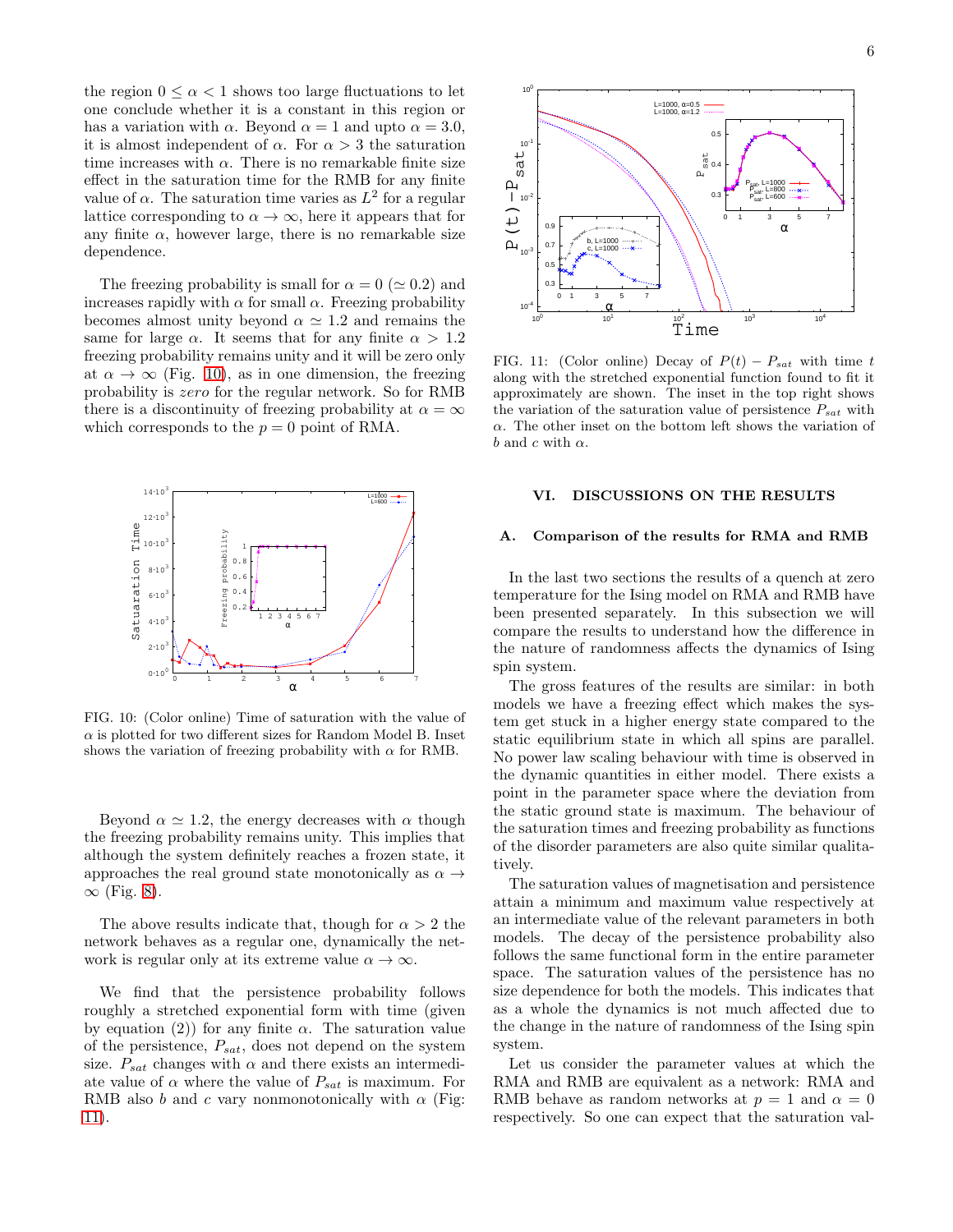ues of residual energy per spin, magnetisation and the numerical value of the saturation time would be same at these values. However, the numerical values of these quantities are quite different. For RMA, at  $p = 1$  the saturation value of the residual energy per spin  $\varepsilon_{sat} \simeq 0.415$ whereas for RMB at  $\alpha = 0$   $\varepsilon_{sat} \simeq 0.224$  for  $L = 1000$ . Similarly we found numerically that for RMA the value of saturation magnetisation  $m_{sat} \simeq 0.735$  for RMA and  $m_{sat} \simeq 0.855$  for RMB for the same system size. This is because even though the networks are both random here, the connections have a subtle difference. For RMA, the number of second nearest neighbour is exactly zero at  $p = 1$  and all the other long range neighbour connections are equally probable. On the other hand, for RMB, second nearest neighbours can be still present in the network and the probability is same for this and any other longer range connection. This difference in the nature of randomness affects the dynamics of the Ising spin system sufficiently to make the saturation values different. This means that the systems are locked at different nonequilibrium steady states. For RMB, it is closer to the actual ground state as it is more short ranged in comparison.

The other values at which the two networks are equivalent are  $p = 0$  and  $\alpha > 2$  where regular network behaviour is found as far as the network properties are concerned. Interestingly, the behaviour of RMB even when  $\alpha$  is finite and greater than 2, is not quite like the dynamics of a regular one dimensional lattice with nearest and next nearest neighbour links only. In fact, the point at which the magnetisation becomes minimum is well inside the region  $\alpha > 2$  and not within the small world region as in RMA. Actually there is an extended region of regular and random network behaviour for the RMB, and as a result, a few more interesting points are possible to observe here. Only at the extreme point  $\alpha = \infty$ , the one dimensional Ising exponents  $z = 2.0$  and  $\theta = 0.375$  can be recovered as the frozen states continue to exist even for finite values of  $\alpha > 2$  for RMB. For the regular network with nearest and next nearest neighbour model, we have checked that there is no freezing at all. So discontinuities of the freezing probabilities occur at  $p = 0$  and  $\alpha = \infty$  on RMA and RMA respectively.

Though the nature of randomness is different for RMA and RMB, for both the models there exists a point of maximum disorder where the saturation value of the residual energy per spin attains a maximum value. For RMB, maximum disorder of the Ising spin system occurs near the static phase transition point (small world to random phase) whereas for RMA, the point of maximum disorder is well within the small world region.

We try to explain this considering the deviation from the point  $p = 1$  (for RMA) and  $\alpha = 0$  (for RMB). Two processes occur simultaneously here: (a) Number of connections with further neighbours decreases and (b) clustering becomes more probable. As a result of these two processes, freezing occurs. For RMA, the effect is less as there is less clustering [\[16\]](#page-8-13). But for RMB, the effect is *more* and spans the entire parameter space  $\alpha > 1$  and

therefore the point of maximum disorder of Ising spin system is very close to the random - small world phase transition point  $\alpha = 1$ .

The question may arise whether this difference prevails when the models are made even more similar. In RMB, the probability  $p_3(\alpha)$  that  $l \geq 3$  can be expressed as a function of  $\alpha$ :

$$
p_3(\alpha) = \frac{\sum_{l=3}^{l=L/2} l^{-\alpha}}{\sum_{l=2}^{l=L/2} l^{-\alpha}}.
$$
 (3)

A further correspondence between the two networks can be established by imposing  $p = p_3(\alpha)$ , which makes the number of second neighbour links in RMA and RMB also same (but the rest of the extra links are connected differently).

Using equation  $(3)$  we can obtain the value of p corresponding to a given value of  $\alpha$  and vice versa. But it is immediately seen that the two networks are not equivalent even after making them similar upto the second neighbour connections. For example, for  $\alpha = 2.0$ , the corresponding value of  $p = 0.612$  in this scheme. But we have already seen that while the point of maximum disorder occurs close to this value of  $p$  in RMA, the point of maximum disorder for RMB is considerably away from  $\alpha = 2.0$ . So the nature of randomness continues to affect the dynamics at least quantitatively.

#### B. Analysis of some general features of the quenching phenomena on networks

We find several interesting features in the quenching phenomena of Ising spin systems on both the networks and in this subsection we attempt to provide an understanding of the same.

It is intriguing that the results indicate that the minimum amount of randomness can make the system freeze. What happens for small randomness? The interactions are still dominantly nearest neighbour type and domains in the conventional sense should grow which will be of both plus and minus signs. The system will freeze as there will be some stable domain walls due to the few long range interactions present. The domains, as the system attains saturation, will be small in number and large in size irrespective of their signs. As a result, the magnetisation attains a small value while the residual energy is still small.

This effect continues for some time till something more interesting happens. Take for example the case of quenching on RMA. There is a distinct region  $0.4 < p <$ 0.6 where the energy and magnetisation grow simultaneously, an apparently counterintuitive result. Similar behaviour can be noted for the quenching on RMB in a certain region in its parameter space. A problem to analyse the situation for different  $p$  (or  $\alpha$ ) values is that the final frozen states are not related in any way in principle. This is because the energy landscapes change as p is changed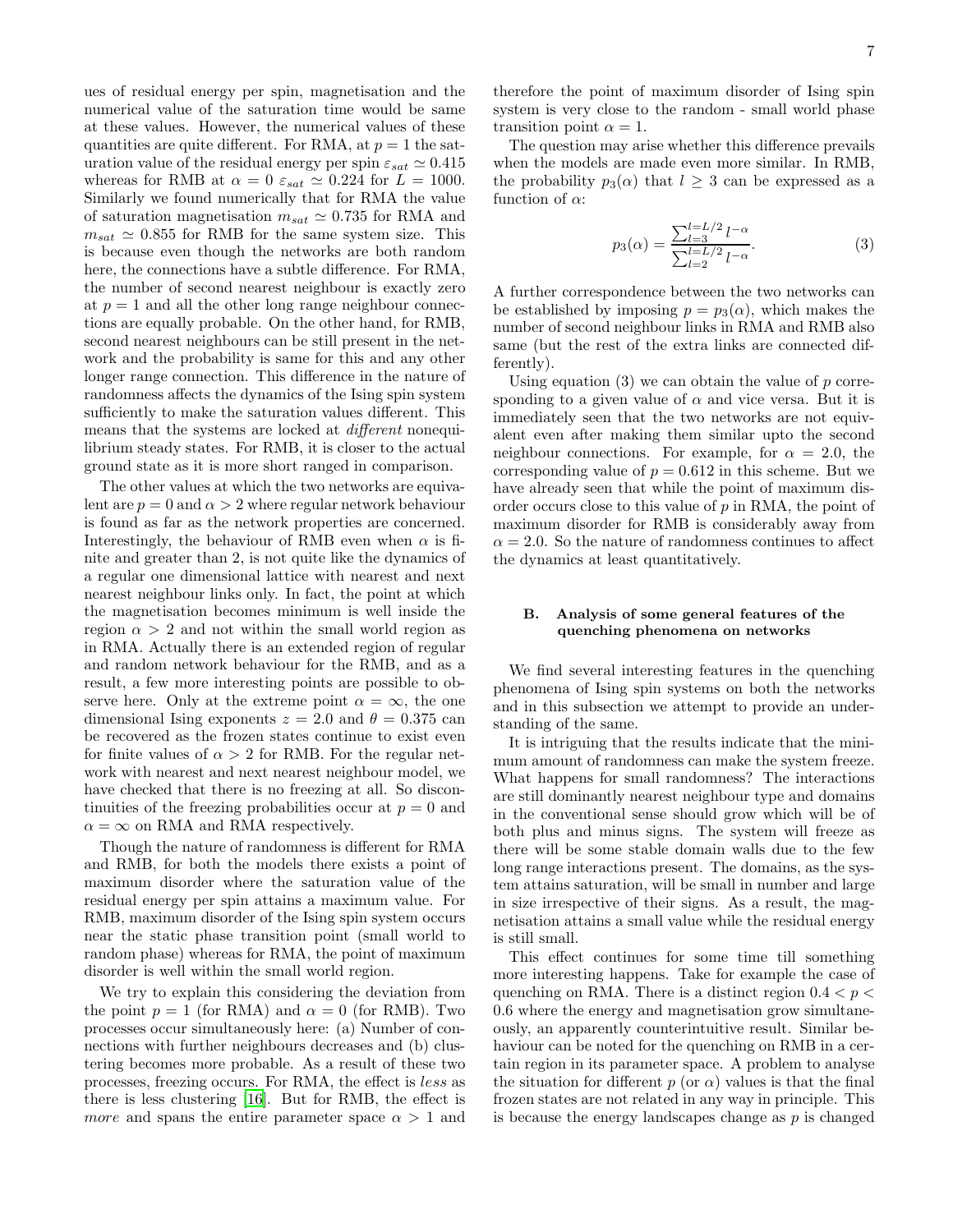and the initial configurations which undergo evolution are completely uncorrelated. In fact, in such a situation, even if the energy landscape is same with a number of local minima, different initial configurations will end up in different final nonequilibrium steady states. Nevertheless, one can attempt to explain this counterintuitive result assuming that the final states are not largely different when p is changed slightly in the following way. This assumption and explanation are supported by the actual final states obtained for small system sizes.

Let us for example consider the RMA and take two values of  $p, p_2 > p_1$ , and for which the magnetisation and residual energy of the final state corresponding  $p_2$  are both larger than those for  $p_1$ . Now this can be possible due to the fragmentation of a larger domain into several domains such that the magnetisation increases. This can be demonstrated with a simple example: let us imagine a situation where one has only two domains of size  $N^+$  (of up spins) and  $N^-$  (of down spins) for  $p_1$  with magnetisation equal to  $m_1 = |(N^+ - N^-)|/L$  and assume that for  $p_2$ , the domain with  $N^+$  up spins remains same while the domain with  $N^-$  down spins gets fragmented into three domains of size  $N^-_1, N^+_1$  and  $N^-_2$ in the final state. For  $p_2$ , therefore, the magnetisation is  $m_2 = |(N^+ + 2N^+ - N^-)|/L$  which is larger than  $m_1$ . Here in this hypothetical case, we have assumed that  $N^+ > N^-$ , and  $p_2$  is very close to  $p_1$ . One can also assume that the energy increases for  $p_2$  as the system is still sufficiently short ranged and the new domain walls cause an extra energy compared to the state obtained for  $p_1$ . Of course this is an oversimplified picture where we have assumed that the final states for  $p_1$  and  $p_2$ are identical except for the fragmentation of one domain. However, we find that the final configurations obtained for small systems for different values of  $p$  as shown in Fig. [12](#page-7-0) are consistent with our conjecture. These snapshots are representative of the real situation in the sense that they give a typical picture and are not just rare cases; we have obtained a similar picture from almost all such configurations generated for small systems.

As p further increases, should the domains get fragmented into even smaller pieces? Answer is no, as the increasing number of long range interactions again help in the growth of so called domains, of one particular sign only such that the magnetisation grows and the energy decreases. However, domains of both signs still survive, although the sizes are no longer comparable. It can therefore be expected that the region for which both magnetisation and energy increase as a function of  $p$  or  $\alpha$  would continue till the short range interactions are dominating and our results are consistent with this expectation.

#### VII. SUMMARY AND CONCLUDING REMARKS

In this paper, we addressed the question how the quenching dynamics of Ising spins depend on the nature



<span id="page-7-0"></span>FIG. 12: (Color online) Snap shots of the final spin configurations for different values of the disorder parameter  $p$  for quenching on RMA. The  $+$  and  $\bullet$  signs indicate up and down spins respectively. The domains in the conventional sense are clearly visible.

of randomness of the underlying network by considering two networks in which the randomness is realised differently. The networks are same upto the first neighbour links and have same average degree per node. While the qualitative features are same, there are intricate differences occurring in the behaviour of the saturation values of the dynamical quantities.

Overall, we find some interesting features: the saturation values of the dynamical quantities do not have monotonic behaviour as a function of the disorder parameters. Especially, we find that increasing randomness does not necessarily make the system get locked in a higher energy state. The dynamics takes the system to a steady state very fast, and the saturation times are not dependent on the system size. No scaling behaviour is obtained from the studies either with time or with system size for any of the dynamic quantities. The most surprising result is perhaps the existence of a region in the parameter space where both the residual energy and the magnetisation increase which can be explained phenomenologically.

The Euclidean model, on which the study of the quenching of Ising spins is done for the first time to the best of our knowledge, shows some surprising behaviour both in the random and regular regions. We find that decreasing randomness makes the system end up in a higher energy state in the random region while in the regular region, familiar behaviour of the Ising dynamics with short range interactions are not obtained; in fact the probability of freezing is unity here indicating that in none of the realisation, the system could end up in the static ground state. The saturation time also does not show scaling with time.

As already mentioned, the present study is relevant for dynamical social phenomena on complex networks. For example, the evolution of binary opinions on a complex network (where the initial states are randomly +1 and −1) is analogous to the dynamical study reported in the